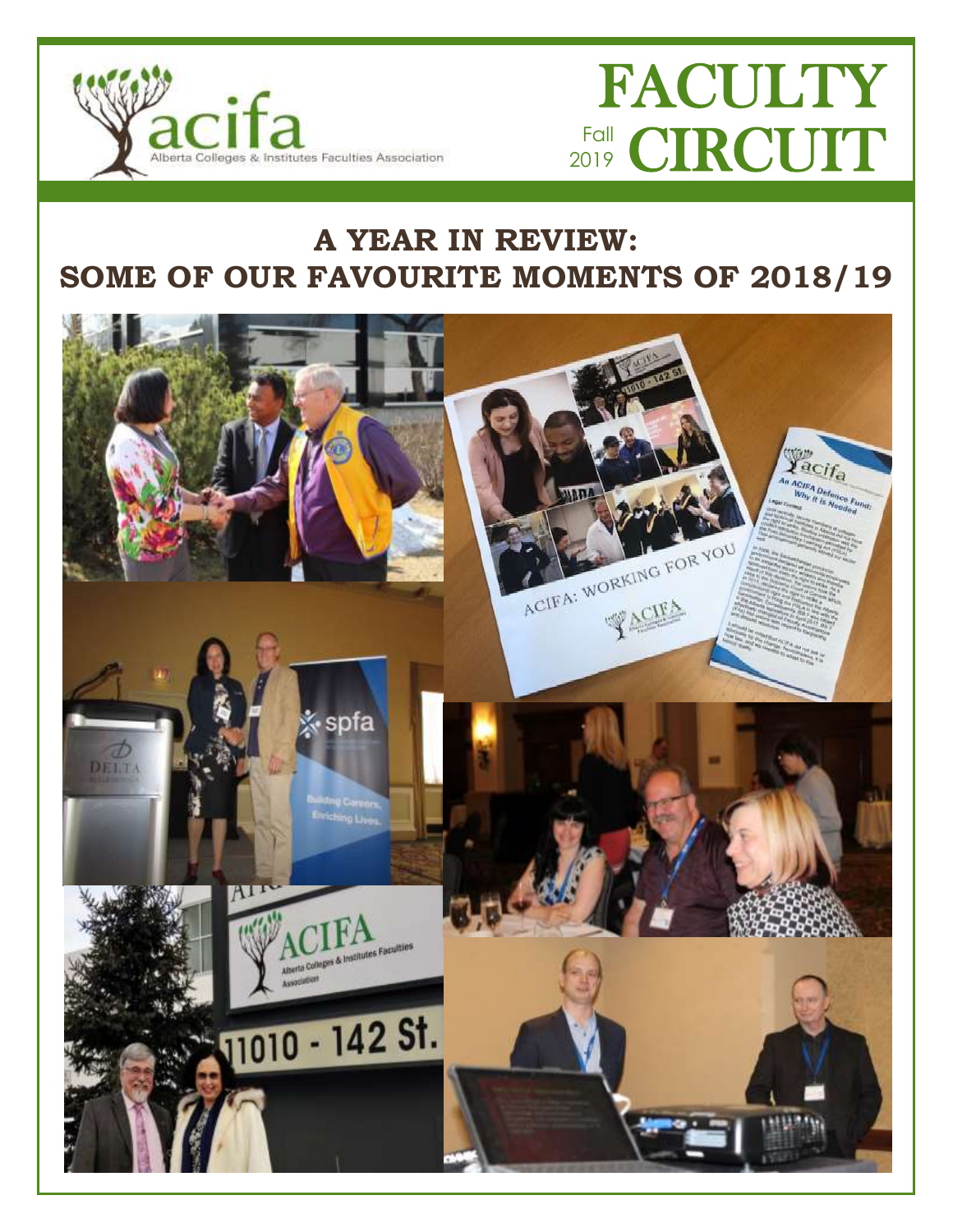# **ACIFA FACULTY CIRCUIT FOLL PROPERTY**

2019

## **HIGHLIGHTS:**

#### **ACIFA's Office Move**

This year, ACIFA moved our office from our former downtown location to the Alberta Teachers' Association (ATA) Building. The space includes access to a presentation atrium, a large boardroom, in-house catering and in-house professional printing. But best of all, the residents in the building have a shared purpose and vision. Because of the synergies between the work done by ACIFA and the ATA, the mutual benefits of this move will become increasingly clear and continue for many years to come.

#### **ACIFA's Defence Fund**

All 13 institutions are now on board, and Garry Wilson, NASA President, will be head of the Defence Fund Management Board.

#### **ACIFA Membership Engagement**

The "ACIFA: Working for You" booklet was created and distributed. The booklet brings to light what your ACIFA membership dues do for you. ACIFA also made an introduction video that tells the same story. [Ctrl+Click Here to Watch the](https://video.wixstatic.com/video/16fcf0_10f62387efe74075990f2bee16115567/720p/mp4/file.mp4)  [Video](https://video.wixstatic.com/video/16fcf0_10f62387efe74075990f2bee16115567/720p/mp4/file.mp4)

#### **Lions Club Partnership**

This year, ACIFA was approached by the Millwoods Lions Club in Edmonton to partner with them in their fight against global blindness. The way they do it is by collecting old eyeglasses no longer being used and then distributing them to those with vision impairment in less affluent parts of the world. On June 10, 2019, the Lions Club agreed to sponsor ACIFA's Scholarship of Teaching and Learning Award for the next three years!

## **In This Issue**

| Letter Writing Campaign: E-mail Your MLA  3  |
|----------------------------------------------|
| Talking Points for the Writing Campaign3     |
| Meet Our New Executive Members5              |
| Notes from the Meeting with the Minister of  |
|                                              |
|                                              |
|                                              |
| <b>ACIFA Important Dates of 2019/2020 15</b> |



**Our New Mailing Address**

**ACIFA 317, 11010 142 St. NW Edmonton, AB T5N 2R1**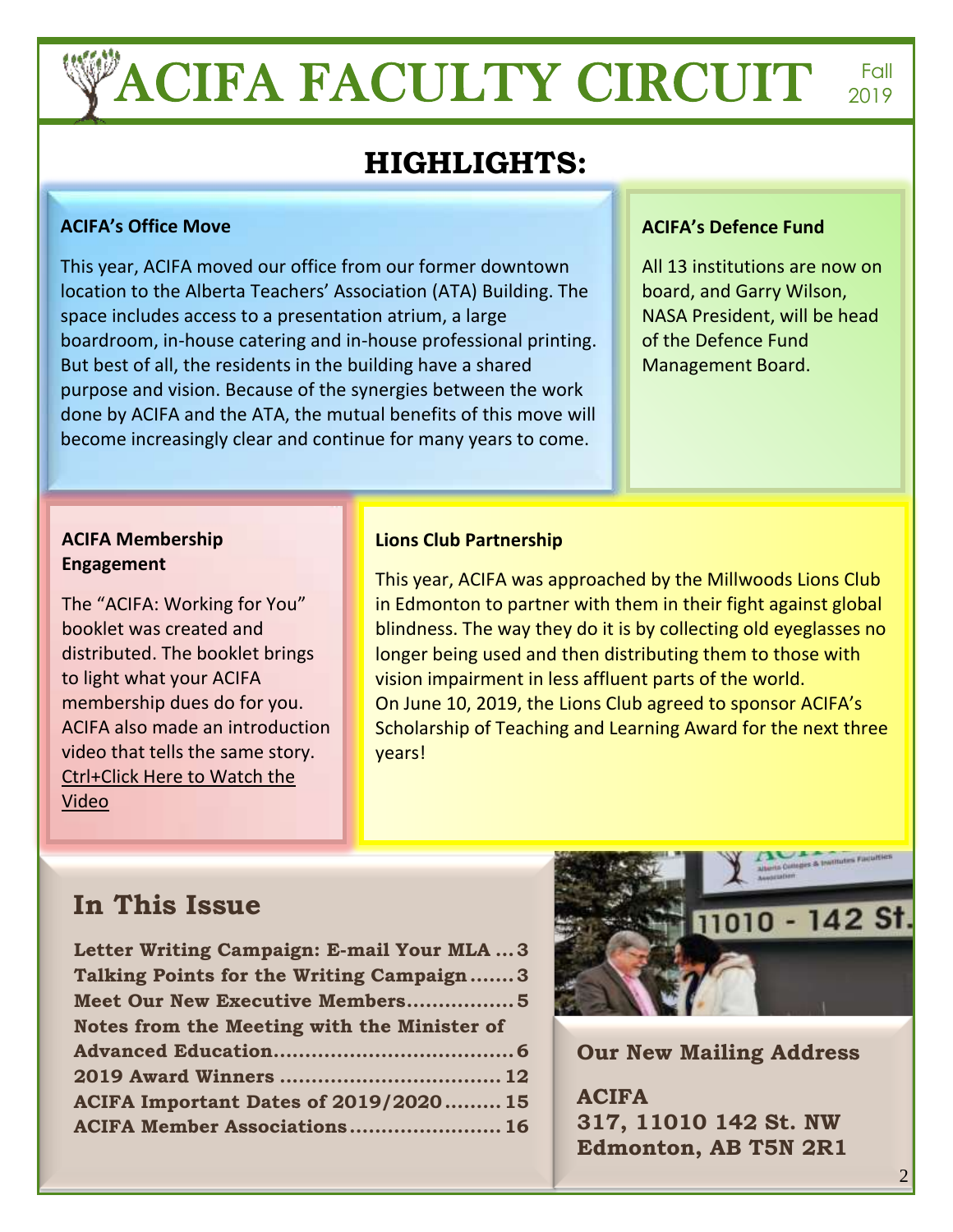## **LETTER WRITING CAMPAIGN: E-MAIL YOUR MLA**

We are embarking on an email/letter writing campaign to make our political leaders aware of the important role postsecondary education (PSE) plays in Alberta society and to urge them to take this into consideration when setting the next provincial budget.

We need your help to do this successfully. Just follow three simple steps to get your concerns to your MLA:

- 1. Get the name and email address of your MLA. [Click Here](https://docs.wixstatic.com/ugd/16fcf0_687fd1a56c414670823502d65381fac1.pdf) to find the name and e-mail of your institution's MLA. You can also get the contact information of the MLA who represents your home riding from the Government of Alberta's website by typing in your address[. Click Here](https://www.assembly.ab.ca/lao/mla/mla_help.htm) to go there now!
- 2. From the list of talking points, select a paragraph or two that resonates with you; then, copy and paste it into an email to your MLA. (See below, or [Click Here](https://static.wixstatic.com/ugd/16fcf0_6e205be5a9194b3995a8bdac3e0f6ad5.docx) for the Word document.) There is nothing preventing you from adding your own concerns about the damage that funding cuts do to the PSE system. The intent of these talking points is to help, not to limit. However, it is not advisable to copy and paste all the talking points into an email because that might look like spam. Just choose one or two paragraphs.
- **3.** Fire off the email.



## **TALKING POINTS FOR THE WRITING CAMPAIGN**

Administrative densification must be addressed.

The Blue Ribbon panel that studied Alberta's finances, and released their report in early September 2019, found that Alberta spends significantly more on administration in PSE than other provinces. Alberta spends \$8,372 per student on administration compared to only \$4,233 in BC and \$4,910 in Ontario. As instructors, we see this as diverting resources away from classrooms. Class sizes increase while layers of administrative oversight are added. We urge the government to protect frontline services and ensure that resources are directed toward the classrooms, shops and labs where the teaching and training takes place.

2019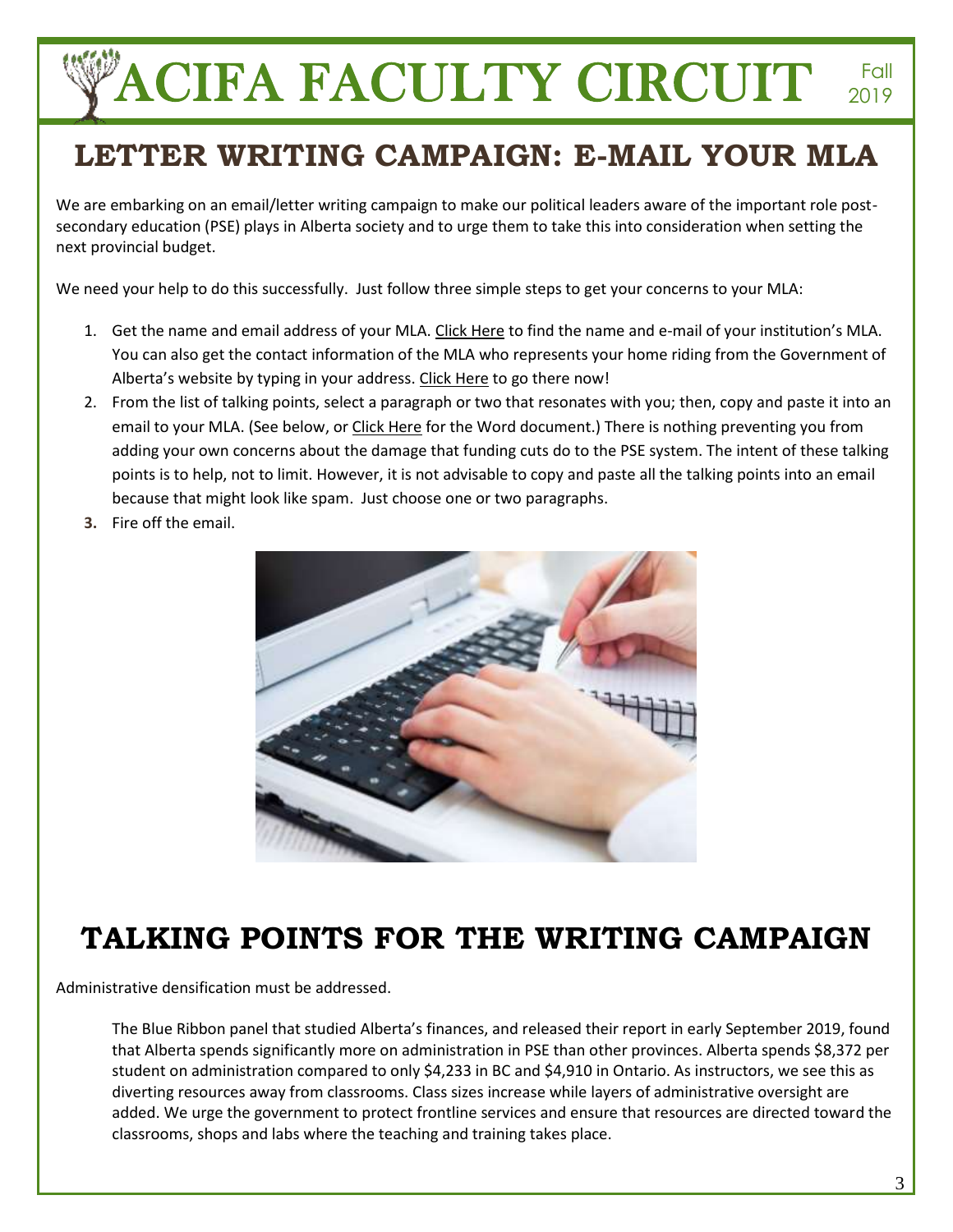Spending on Post-secondary education (PSE) leads to a higher return than spending on almost anything else.

When considering which public services to target for reduced funding, it is necessary to weigh the benefit or return on investment of the various services funded by the Alberta government. Every dollar invested in PSE generates a higher rate of return to society than any other public service. It is imprudent financial management to reduce spending on the public service (namely PSE) that contributes significantly to society's long-term wellbeing.

The benefits to the individual student are well known: a more rewarding career and higher income earning capacity. The benefits to Alberta stem from savings (or avoided cost) associated with improved health and lifestyle habits, lower crime rates, and a lower incidence of social assistance and unemployment – all associated with higher education of the individual. In addition, post-secondary education is invaluable in addressing social, technological and environmental issues through science, technologies and business ventures.

However, the bulk of these benefits only materialize over the longer term, while the cost of PSE has to be incurred in the present.

Diversifying Alberta's economy is the best way to shelter the province against oil price volatility.

The PSE sector plays a central and irreplaceable role in equipping the labour force with skills necessary to diversify the economy. To significantly reduce funding to the PSE sector now is to lose the opportunity to speed up diversification of Alberta's economy.

Finding efficiencies in resource use must occur within the PSE system.

A major source of efficiency can be found in tying funding to PSE schools' core mandates. The current funding system enables resources to be drained away from core mandates, such as teaching, into activities that are only peripherally related to core mandates. During times of affluence, "nice to have" functions might be justifiable, but during times of scarcity, core mandates must take priority. Aligning funding to the core mandates of PSE institutions should not be confused with performance-based or outcomes-based funding. Outcomes-based funding (called performance envelopes) has been tried in Alberta before and found to be unsustainable and too difficult to administer.

Post-secondary education (PSE) requires stable, predictable funding, if it is to work well.

Funding cuts to PSE are disruptive both to current operations and future planning. They undermine quality education, and the system does not easily recover from it, even if funding is restored. This implies not subjecting PSE institutions to annual or other irregular fluctuations in their funding, but rather to committing to funding for a 3- to 5-year time period.

Within the context of addressing our fiscal situation now, don't lose sight of the benefits (i.e. return on investment) that advanced education has for Alberta society:

- Innovation and diversification are sparked by the activities and efforts in our post-secondary education institutions.
- Albertans' quality of life is enhanced through the broad spectrum of arts, sciences, technologies and business explored in our post-secondary institutions.
- Our communities will be more culturally diverse.
- There is evidence of crime reduction and health improvements in a society that spends more on PSE.
- Student careers will be more rewarding financially.
- Creativity is cultivated to address our social, technological and environmental issues.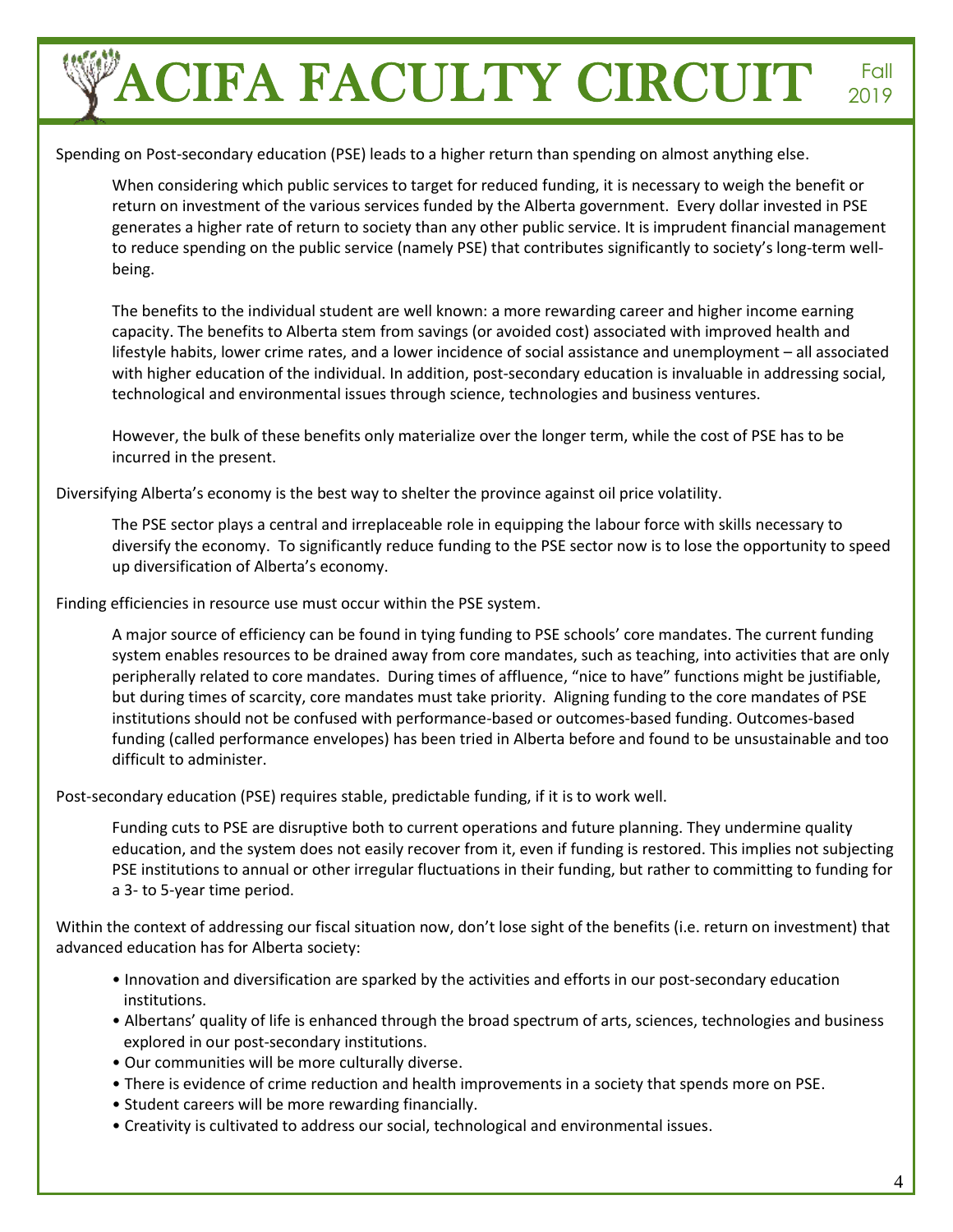## **MEET OUR NEW EXECUTIVE MEMBERS**

Congratulations, and welcome, to our new Executive Council Members!

### **Leslie Sayer - VP External**



Leslie has been an advocate of barrier-free post-secondary education for adult learners since his time as a student at the same college in which he is currently employed. He is looking forward to working with ACIFA's Executive Committee to continue advancing the issues facing Alberta's faculty associations to the provincial stage.

Leslie has been a science instructor in the Academic Upgrading unit at NorQuest College for almost 20 years. This year, he stepped away from his role as President of the NorQuest College Faculty Association after two terms of service, and over the past decade has occupied the Faculty Welfare and Secretary portfolios. Leslie's non-academic interests include video production, and he has created a promotional video for ACIFA. [Click Here to Watch the Video](https://video.wixstatic.com/video/16fcf0_10f62387efe74075990f2bee16115567/720p/mp4/file.mp4)

### **Cheryl Meheden - VP Finance and Records**



Cheryl has been an employee of Lethbridge College for more than 20 years. During that time, she has taught in several program areas and currently teaches in the School of Business. In addition to teaching, Cheryl is in her second term as VP Finance for the Lethbridge College Faculty Association (LCFA).

When not working for Lethbridge College, Cheryl enjoys her book club, gardening, travelling, and two grandsons.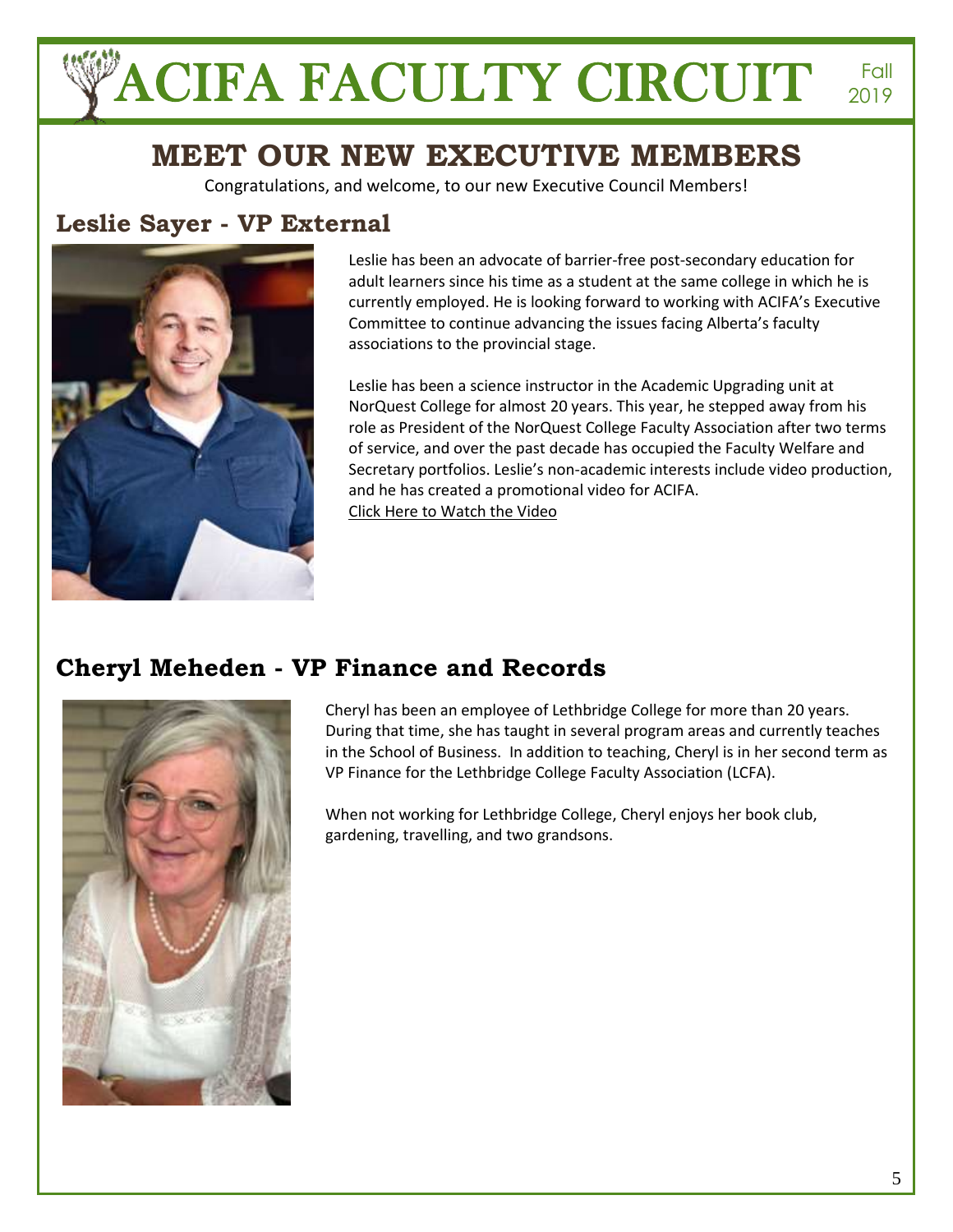## **NOTES FROM THE MEETING WITH THE MINISTER OF ADVANCED EDUCATION**



On July 31, 2019, at 2 pm, sixteen ACIFA delegates (Presidents and Executive members) met for the first time with the new UCP Minister of Advanced Education, Demetrios Nicolaides.

ACIFA delegates were Anna Beukes, President ACIFA; Ken Heather, VP External ACIFA as well as FA President Red Deer College; Leslie Sayer, VP Executive ACIFA; Cheryl Meheden, VP Finance and Records ACIFA; Blair Howes, FA President SAIT; Garry Wilson, FA President NAIT; Kevin Wiber, FA President Lethbridge College; Alexandru Caldararu, FA President NorQuest College; Rick Robinson, FA President Medicine Hat College; Keith Smyth, FA President Olds College; Shona Hommy, FA President Northern Lakes College; Natali Rodrigues, FA President AUArts; Vanessa Sheane, FA President Grande Prairie Regional College; Al Brown, LRO SAFA; Gail Hiar, FA President Portage College; and Neil Napora, FA President Lakeland College.

Our overall impression was that Minister Nicolaides came to the meeting with an openness and a genuine willingness to listen and engage with all of us. He was also generous with his time and allowed the meeting to run overtime.

What follows are the notes from that meeting. On the agenda were the following topics for discussion:

| <b>Topic for Discussion</b>      | <b>Topic Introduced By:</b> | <b>Time Allocated</b> |
|----------------------------------|-----------------------------|-----------------------|
| <b>Round Table Introductions</b> |                             | 5 minutes             |
| Bill 9                           | <b>Blair Howes</b>          | 15 minutes            |
| Performance-Based Funding        | Cheryl Meheden              | 10 minutes            |
| Bill 2                           | Alex Caldararu              | 10 minutes            |
| Administrative Densification     | Anna Beukes                 | 10 minutes            |
| The Minister's Vision for PSE    | <b>Demetrios Nicolaides</b> | 10 minutes            |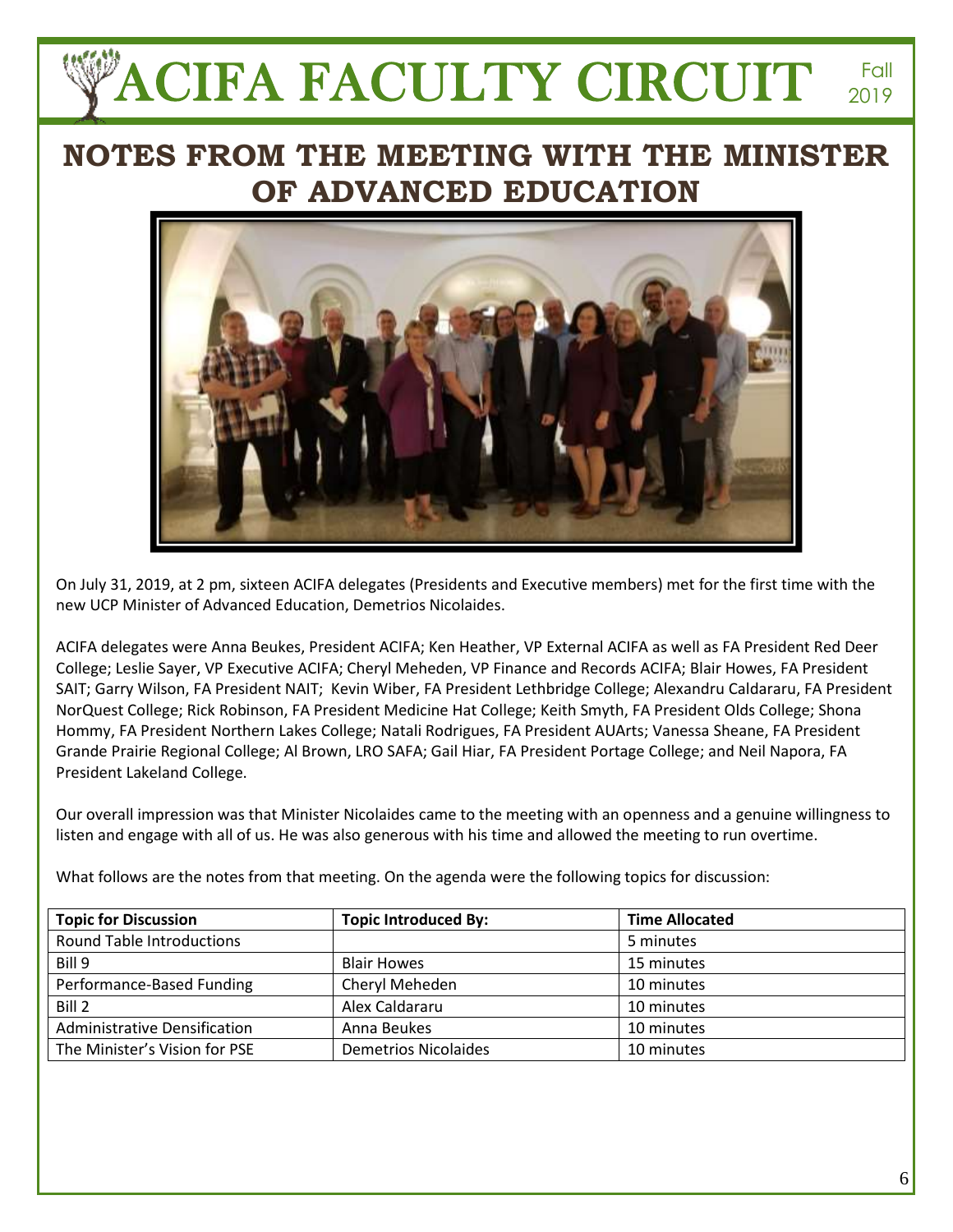#### **Blair Howes on Bill 9, talking points:**

Blair asked specifically about Bill 9 and the government interference in collective bargaining. Blair also asked about the alleged \$70 million cut to capital in PSE funding. He informed the minister that he had reviewed the letter from the previous government holding the line at zero percent increase in year 3 wage reopeners and asked if it would be rescinded.

Blair asked specifically about the government's interest in sectoral bargaining in PSE.

**Minister Demetrios Nicolaides' response to Blair Howes:** The minister replied that the government has no budget ready yet because they are waiting on the Mackinnon report. He would be happy to meet with us again, once that report has been released, to get our input on how to implement the recommendations.

As for sector wide bargaining, the minister assured us that his government has no interest in it at this time, but the government was looking at all options to improve the economy and cut government spending.

#### **Cheryl Meheden on performance-based funding, talking points:**

Anna Beukes has shared your letter of introduction, and we are pleased to see your commitment to post-secondary education. I especially appreciated that you recognize post-secondary education as critical to a thriving economy and a vibrant society, making it an investment, rather than an expense.

I believe some of the references in the article Anna Beukes sent to you demonstrate that spending on post-secondary education leads to a higher return on investment than spending on almost any other government-funded activity.

Thus, we are curious about your priorities, in particular your priority to measure performance and how that might be used to determine funding.

Although the goals of outcomes or performance-based funding are well intended, the evidence shows this creates funding instability that leads to institutions steering towards what is financially rewarded, irrespective of quality in student experience or student outcomes.

I would like to believe that we all share a desire to provide society with the best-educated citizens who, as a result of their post-secondary training, have better career outcomes and higher earning capacity. We know that this extends to public benefits as well, from savings or avoided costs associated with improved health, to lower crime rates and a lower incidence of social assistance and unemployment.

We also recognize the challenge of balancing these long-term benefits with the present cost of post-secondary funding. Thus, we ask you how we can support continued excellence in teaching and scholarly activity, knowing the tremendous benefits a well-functioning post-secondary system provides to Albertans.

When you are making funding decisions, we ask that you consider the evidence which highlights the shortcomings in performance-based funding, particularly how, though well intended, it has failed in Alberta as a result of the difficulty in administering the model. Your government has clearly stated their desire to reduce red tape, and a performance-based model would appear to be in direct opposition to this goal.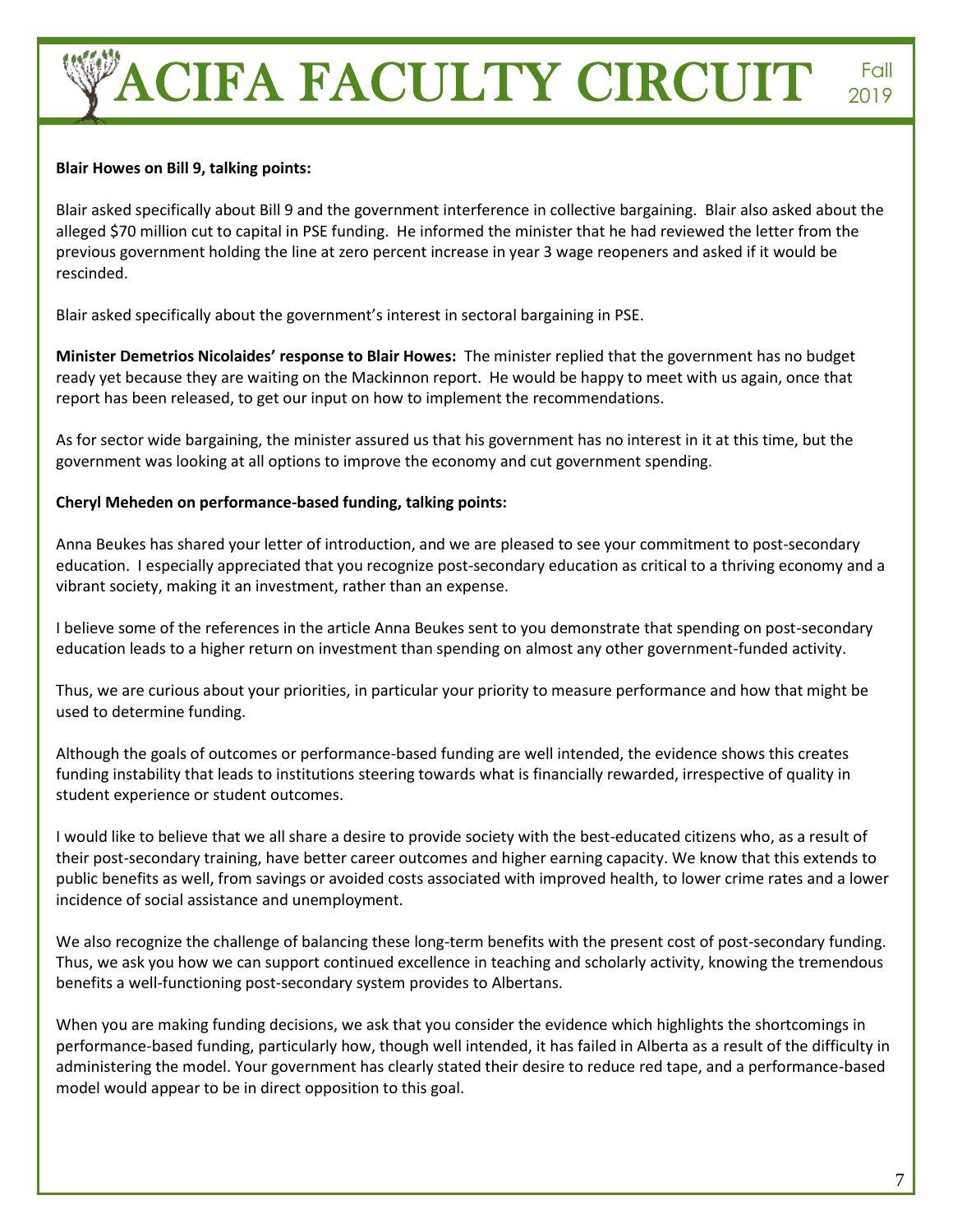2019

We would like to make three suggestions. First and foremost, we suggest that funding be viewed as an investment and not just an expense, thus being sufficient to maintain, strengthen and protect the core mandates of post-secondary institutions.

Second, we suggest that funding be stable and predictable in order to allow for institutions to optimally plan and function, rather than continually face the threat of losing funding.

And finally, we suggest that the funding model you choose considers the differences in delivery between rural and urban institutions, guarding against creating wide variations in quality across institutions.

Many of my comments are informed by the research done for the ACIFA position journal, which I would like to share with you. I hope you find it highly informative.

With that, we look forward to hearing your ideas and perspective on post-secondary funding in Alberta.

**Kevin Wiber:** The amount of the total resources being used in the classroom is diminishing; this is often presented as finding great "efficiency" – as the percentage of the grant being spent on direct instructional expenses has been reduced.

It is also important to consider the dramatic shift from full-time faculty to the increasing use of casual, temporary or feefor-hire instructors. This undermines the core mandate of post-secondary education – instruction. In addition, it moves from full-time jobs in Alberta to income supplementing positions.

**Shona Hommy:** Performance outcomes – While being able to assure Albertans of public service accountability, it is important to recognize the cost of measuring and tracking outcomes. There is no greater measurement of outcomes than to see it and experience it from the front line. It is pretty much a guarantee that an efficiency review will uncover a large number of inefficient, ineffective, irrelevant operations across the board. With this information, work can begin in streamlining services and operations to show maximum efficiency.

**Minister Demetrios Nicolaides' response to performance-based funding**: He noticed that the funding model for the post-secondary education system needs attention and consultations.

**Ken Heather** pointed out that a full-day consultation session on changes to the funding model was done on July 27, 2017. It was an extensive consultation session. All stakeholders were included in the conversation. A complete report summarizing what came out of that meeting does exist and might be helpful to the new administration. If the minister has trouble locating that report, Ken offered to provide a copy.

#### **Alexandru Caldararu on Bill 2, talking points:**

#### *Point #1: Clarity around the context of why the "supports for employees" was deemed necessary.*

The Alberta Labour Board's (ALRB) duty of fair representation mechanism already exists, and is free for workers to access. What is the concern the government is trying to address here? Is the government assuming that unions are not representing their members fairly? On the surface, this does create the impression that the government is creating extra taxpayer-funded mechanisms for individuals to go after their own unions.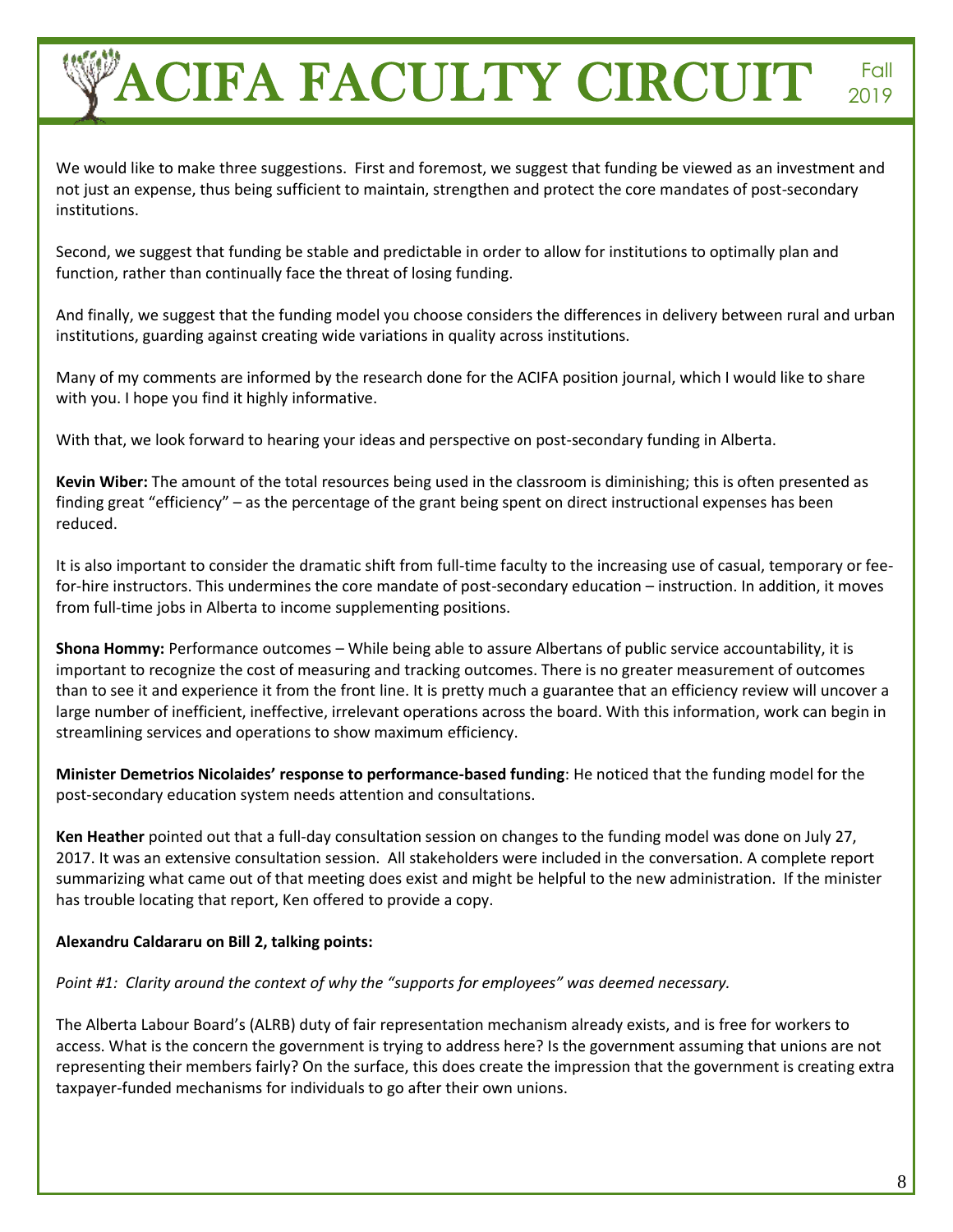While we understand the difficult economic climate the government is operating in, the government campaigned on reigning in costs. How does the creation of an entirely new program that has a higher likelihood of leading to a further ALRB backlog advance that mandate? What services will this program offer?

Will there be resources for unions to access this program as well? If not, why not? When will details of this program be unveiled? Will there be public consultation? If not, why not?

#### *Point #2: Clarity around the rationale for changes to marshalling of proceedings.*

The new government has been very forthcoming with its intention to implement "evidence-based" decision making in its policy directives. What evidence was utilized for this particular change in Bill 2?

If streamlining various complaints processes was the main impetus for this change, how does that fit with the potential of having the ALRB being backlogged with the potential of having more DFR cases to adjudicate, PLUS now having to rule on matters covered by Human Rights Legislation? What is the rationale for severely limiting the scope under which other autonomous boards (Human Rights, Employment Standards, WCB) can operate now, and what criteria will be utilized to determine the "fairness" of a matter?

**Minister Demetrios Nicolaides' response to Alexandru Caldararu:** The minister gave assurance he will undertake looking into these questions and get back to us. He explained that he is still new in the position and cannot reply to this request for additional information off the top of his head.

#### **Anna Beukes on administrative densification, talking points:**

We present the minister with data showing how resources allocation within our schools has changed over the past decade. The percentage of government grants allocated to instruction has gone down consistently. The number of instructors employed, as a percentage of total number of people employed per school, has declined. In order to get an accurate picture of how resources are diverted away from the classroom, we urge the minister to ask the following questions about resource use in each school: How many Associate Deans are at each school now compared to a decade ago? How many Vice Presidents are there compared to a decade ago? How many frontline supervisors are there who do not have any teaching responsibility? How many instructors are there compared to a decade ago? How many instructors are full-time permanent, compared to part time/sessional? How much of the school's resources are allocated to its core mission/mandate (i.e. instruction)?

**Blair Howes:** Blair informed the minister of the percentage numbers on salary spends at SAIT: 54%:46% - the lower number being salaries spent on the classroom (instructor), and the higher number being salaries spent on administration.

**Kevin Wiber:** Kevin noted the organizational chart on the Lethbridge College website shows 472 employees; only 144 (30.5%) of them are instructional staff. College administration has explained that government reporting and regulation have made many additional staff necessary; for example, Lethbridge College now has a compliance officer in place.

**Shona Hommy:** Over the past 10 years, a significant number of management positions and support persons for management have been added to the salaried positions across all PSE institutions. There seems to be a lack of monitoring of this densification. There is no evidence of improved quality of PSE in Alberta as a result of this investment. In fact, it can be argued that fewer and fewer resources are actually being applied to program delivery. In addition, as the number of administrative and management positions increases, the number of faculty remains static or decreases in comparison to the increased demand of program growth.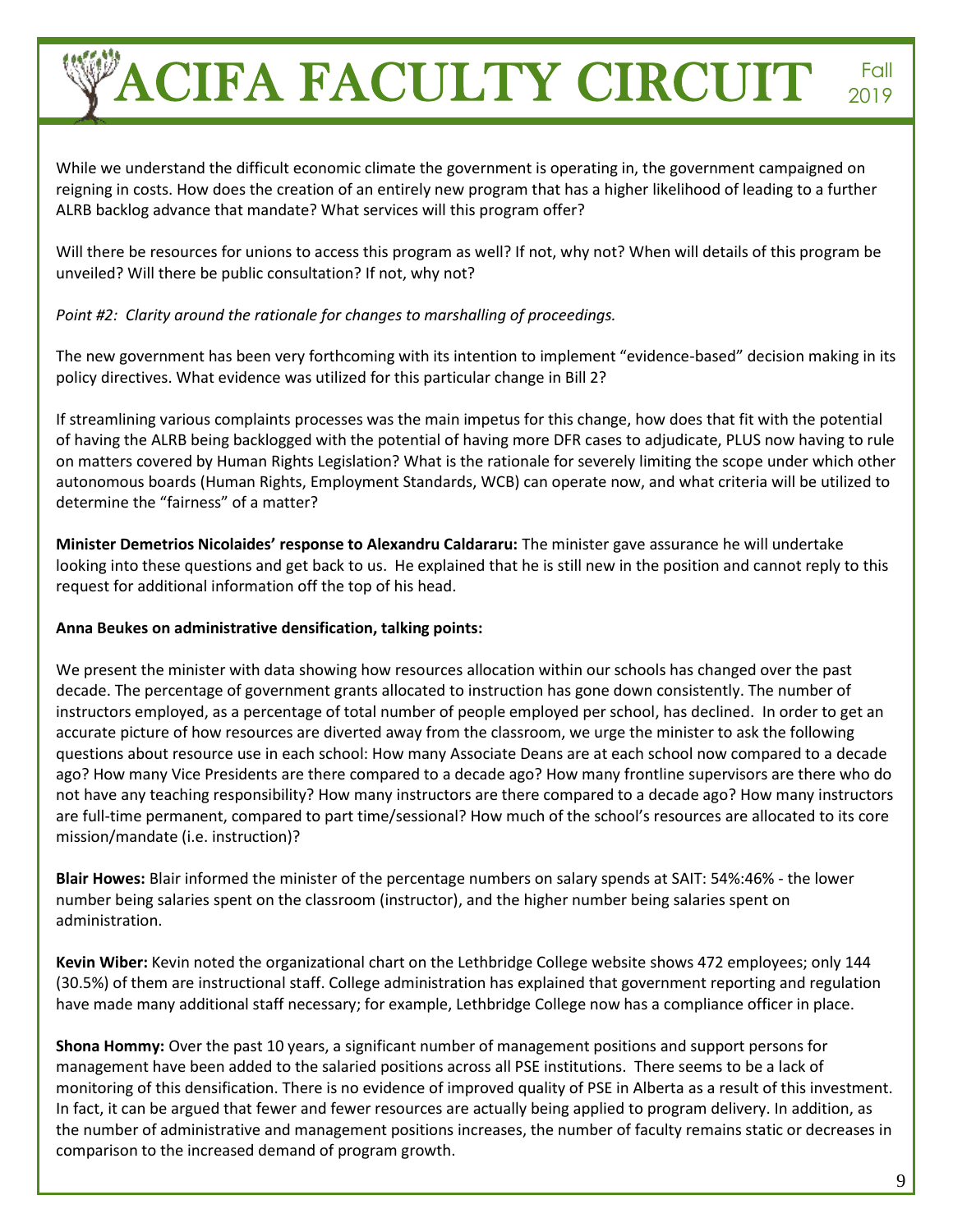**Fiscal Accountability** – In times of economic challenge, it is imperative that government ensures that public funds are spent on ensuring delivery of core services. In the PSE sector, this means ensuring that funding is directed towards frontline services, which is delivery of academic programs. Dollars spent on the "nice to haves" must be closely scrutinized. Unless the funds being put towards non-essential services such as innovation, event planning, etc. can show a demonstrable benefit over academic program delivery, then the PSE Board of Governors and Presidents and CEOs should be held accountable.

**Annual Reports to Ensure Public Accountability** – Annual reporting from the PSE institutions across the province appears to lack definitive and clear guidelines on how to reflect where the budget dollars are spent. In the mandatory annual reporting, there is no way to determine with any certainty what is actually being spent where. For example, what might be captured under academic salaries in one report can mean something completely different in another report. Often times, it is recognized that grouped under academic salaries are positons that have no direct function in the academic delivery of programs. It is also imperative to note that the structure and format of annual reports from various institutions changes significantly from year to year. This makes it very difficult to understand trends in spending and fiscal accountability for the publicly funded service.

**Shona Hommy on Deterioration of Full-time and Tenure Positions** – The current trend of hiring sessional faculty to replace full-time faculty positions is going to lead to disastrous outcomes in the very near future. Sessional, contract and wage faculty do not have the same vested interest in maintaining program quality or the same level of professional and personal investment in student outcomes. It is not possible to have sessional and contract faculty carry a background in the history of the programs or the same dedication and commitment to the academic success of an institution. This history and tenure is an invaluable asset for all institutions, which ensures a commitment to continuous quality improvement and commitment to producing excellent graduates who will work in Alberta and contribute to the overall economic success of this province. In current times, much more attention and work is required to ensure curriculum quality and to maintain pace with the rapid advancement in knowledge, science, global innovations, and technology. Tenured and permanent faculty are required as steady influencers and contributors to continuous curriculum and program quality improvement. Dollars dedicated toward funding CQI of curriculum and programs is minimal, and this work is being done as uncompensated time by the permanent faculty. This is one of the many roles and tasks carried out by permanent faculty that is coined "Professional Responsibility". No professional association or government agency approached in determining the actual premise of "Professional Responsibility" has been able to defend this definition. "Professional Responsibility" is not working significant overtime hours without compensation, yet this is an increasingly urgent reality for faculty members across this province.

**Minister Demetrios Nicolaides' response to information on administrative densification:** The minister found this information interesting and seemed generally surprised by it. He repeated his government's commitment to evidencebased decision making and expressed his concern about the reporting inconsistencies of institutions and his staff's understanding of the reports.

**Ken Heather:** Ken made the minister aware that Red Deer College, and other institutions, were recently allowed to pursue degree granting university status. The costs that come with that change should not be placed on the backs of existing programs.

**Kevin Wiber:** Kevin pointed out there are unseen implications of the large numbers of international students. Faculty have a very difficult time dealing with such a variety of ethical, moral and even language variations. These demands have a significant effect on the classroom dynamic, moving away from proven instructional formats in order to cater to the specific demands of the international students. This has the potential to disadvantage the domestic students and places a huge additional demand on the faculty.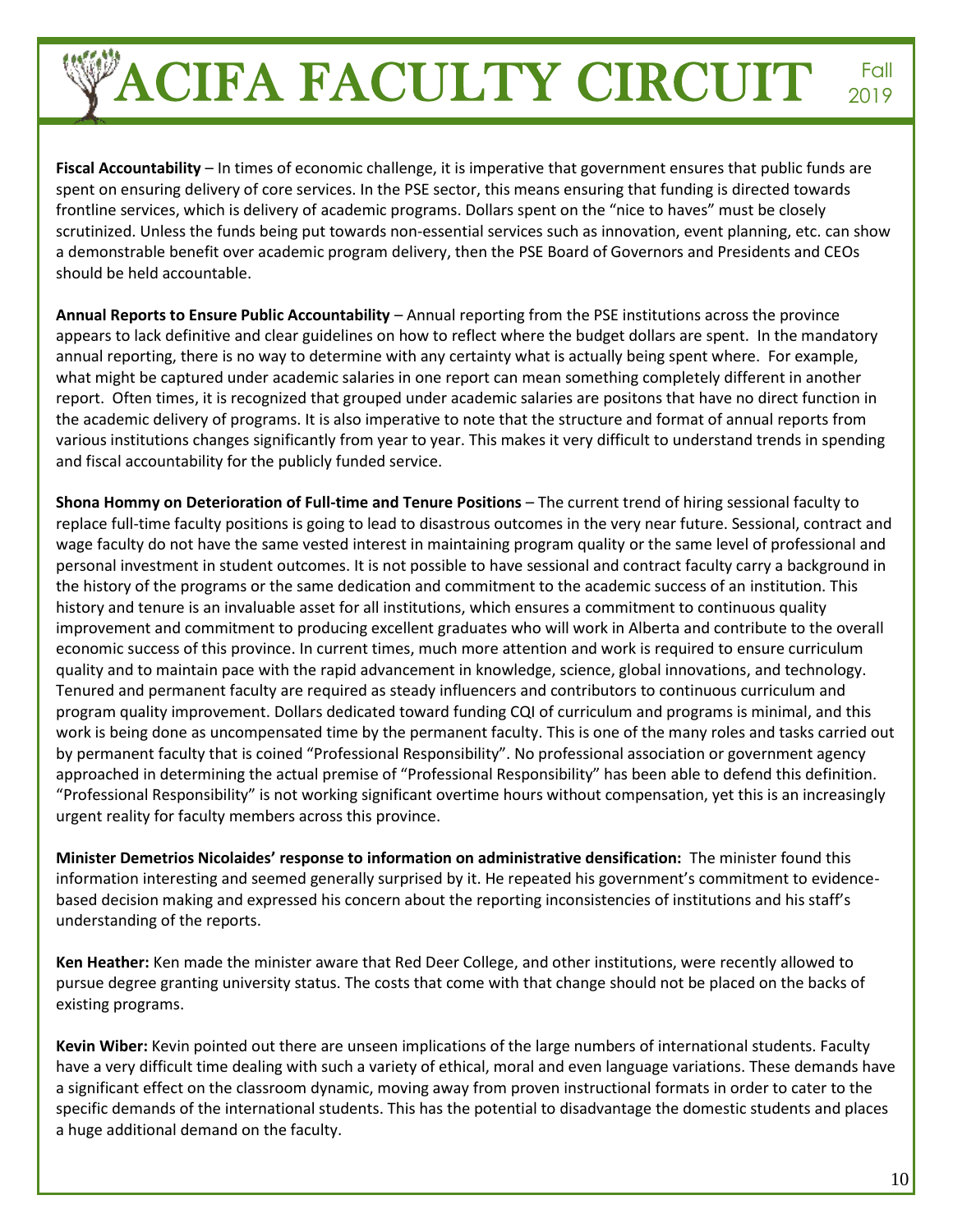It was agreed that there is more to be said about international students and that it would be put on the agenda for a future meeting with the minister.

**Shona Hommy on Investment in International Students.** In addition to the points raised by my colleagues, investment in attracting and retaining international students is a current government mandate that requires significant reconsideration. While it cannot be argued that any jurisdiction wants to have the "Brightest and Best" in their midst and contributing to their economic success, there is something further to consider. There are a number of Albertans who would rival the world's "Brightest and Best" across all industries. The issue is, however, some of our "Brightest and Best" do not have access to PSE in order to have this talent realized. We need to ensure we have fully and effectively invested in and supported the "Brightest and Best" of Albertans before we expend dollars that could be used to support training and education of our own on attracting and retaining international students. The importance of smaller northern and rural PSE institutions is critical to ensuring all Albertans have access to PSE. Student funding to support students to access education in the north and rural Alberta is a priority, to be at least balanced with funding being devoted to international student investments. If northern and rural PSE institutions cease to exist, the very real reality is the majority of the northern and rural populations will not have access to higher education.

**Demetrios Nicolaides' vision for PSE in Alberta:** The minister gave the big picture vision. He explained that his government is committed to supporting post-secondary education as critical to a thriving economy and a vibrant workforce and society. His priorities included the following:

- Supporting and modernizing post-secondary education. This includes strengthening the apprenticeship model, experiential learning, and skills for jobs to build the economy and prepare Albertans to succeed now and in the future. Retirement of skilled trades people during the next decade is expected to leave a gap in labour market needs. To fill that gap, the government would like to expand RAP and incorporate trades training in high school curriculums.
- Reducing red tape across PSE and skills development to enable students, learning providers, employers, and communities to be entrepreneurial, create jobs, and grow the economy.
- Measuring performance and ensuring accountability for increased value for investment. This involves measurement of labour market outcomes of programs, economic returns on taxpayer dollars, talent attraction/retention strategies, and research and innovation performance.
- Encouraging Alberta's post-secondary providers to attract and retain a greater number of qualified foreign students while ensuring all Albertans, particularly youth, can pursue education and skills training for jobs. Alberta is behind other jurisdictions in international student participation rates. The minister would like to see PSE schools in Alberta invite the best and the brightest in the world to become students. Alberta will benefit from international expertise leading to citizenship.

He looks forward to regular monthly meetings with ACIFA presidents and building collegial working relationships.

The meeting ended with us suggesting agenda topics such as the following for future meetings:

- International students certificates and permanent residency requirement
- Code of Conduct legislation
- 2022 deadline as sole bargaining agents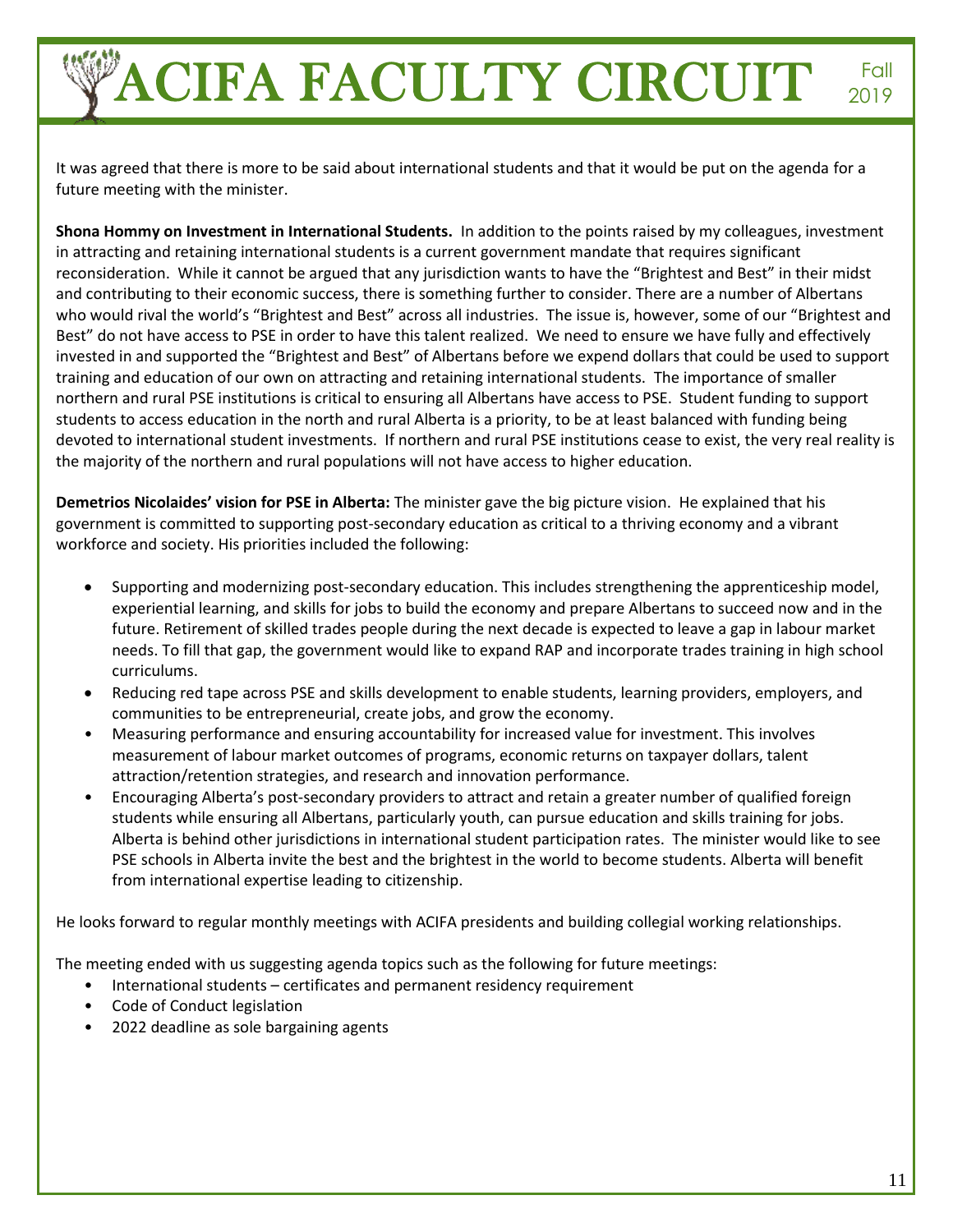## **2019 AWARD WINNERS**

Every year, ACIFA is proud to present three awards to exceptional faculty members. The Distinguished Instructor Award and the Innovation in Teaching Award are sponsored by Johnson Insurance. Each comes with a \$1500 prize for the recipient and \$500 for the recipient's faculty association. The Scholarship of Teaching and Learning has previously been funded by ACIFA, but will be funded by the Edmonton Millwoods Lions Club from 2020-2022; it comes with a \$1000 prize for the recipient. All expenses are paid for the recipient to attend the annual ACIFA Conference of their winning or presentation year (based on the award), and each recipient is required to present at the conference.

## **The Distinguished Instructor Award Carla Grant – NorQuest College**



Carla Grant is a meticulous pharmacist, award-winning post-secondary educator, photographer and author of *Uncommon Girls*. She manages the hectic schedule of a single parent of three kids and two dogs in a funky historic home constantly under renovation. Carla was the 2018 recipient of the Edmonton Pride Festival Society *Amazing Ally Award* and was recently appointed to the Sexual Orientation, Gender Identity and Expression (SOGIE) Provincial Advisory Council.

In her 2019 Conference Session, *Is SOGIE the New LGBTQ?, she* explored the far-reaching impacts of being a visible ally. SOGIE (diverse sexual orientation, gender identity and expression) learners fill seats in classrooms, but what is being done to ensure inclusion by way of policy, privacy, curriculum, language, visibility and safety? Carla walked us through her personal and professional journey of barriers and breakthroughs experienced while shepherding her transgender daughter through school…and life.

## **Submitting Nominations for ACIFA Awards**

**Nominating is easier than ever! ACIFA's Professional Affairs Committee did an exceptional job streamlining the nomination process. Information and nomination submissions will be available September 30, 2019, online at acifa.ca/awards. We welcome you to nominate your colleagues for the 2019/2020 awards.**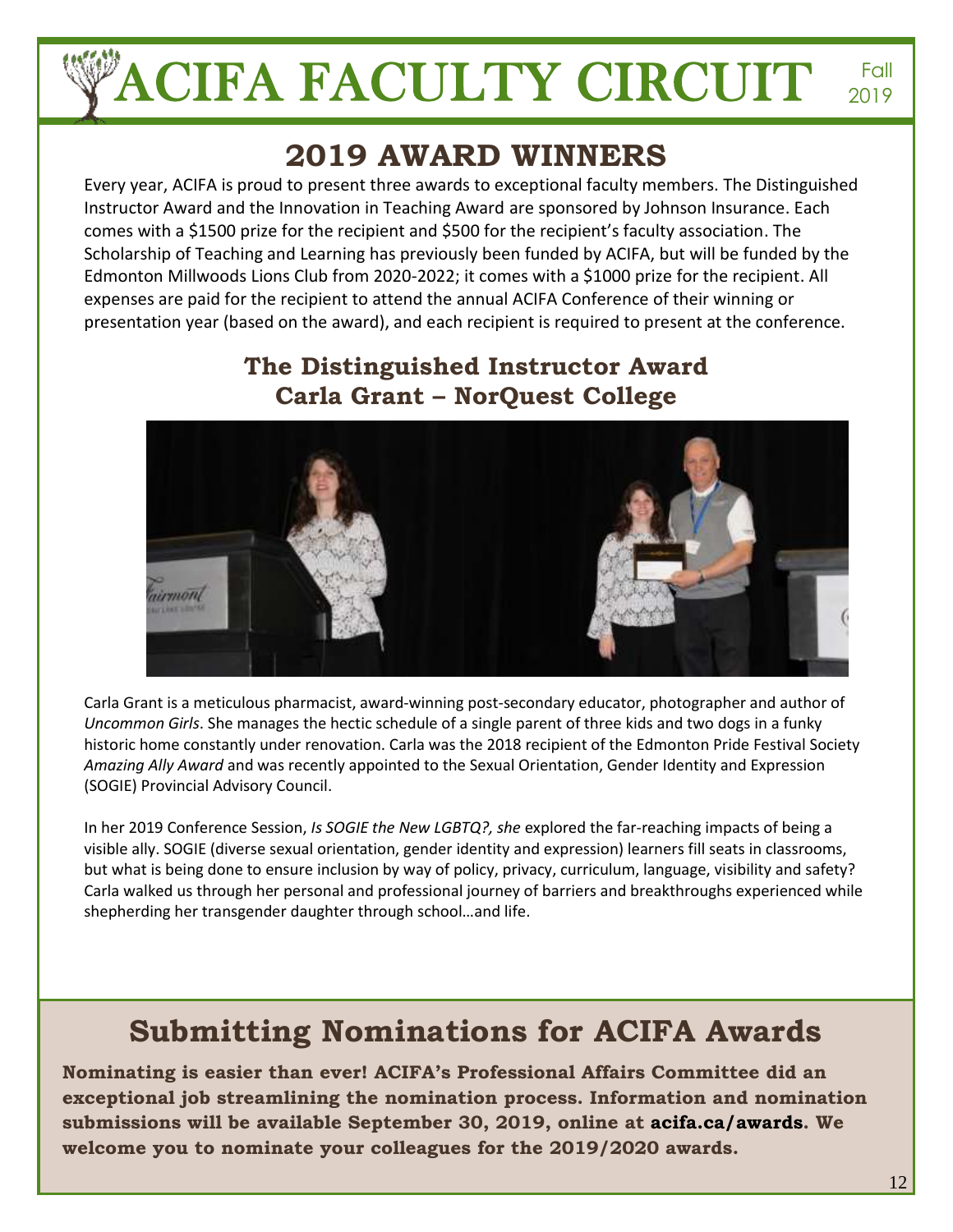### **The Innovation in Teaching Award Stephanie Powers – Red Deer College**



First year business students are the pieces in a life-size game of Monopoly where classes of ten to eighty all move simultaneously. Rental and purchase prices adjust during the game to simulate inflation and deflation. Taxes, subsidies, and the money supply all change during the game so that students can experience first-hand the impact of fiscal and monetary policy. Students experience for themselves the impact on the economy of inflation and unemployment. Students see when fiscal and monetary policies can reduce the impact of the business cycle or exacerbate it.

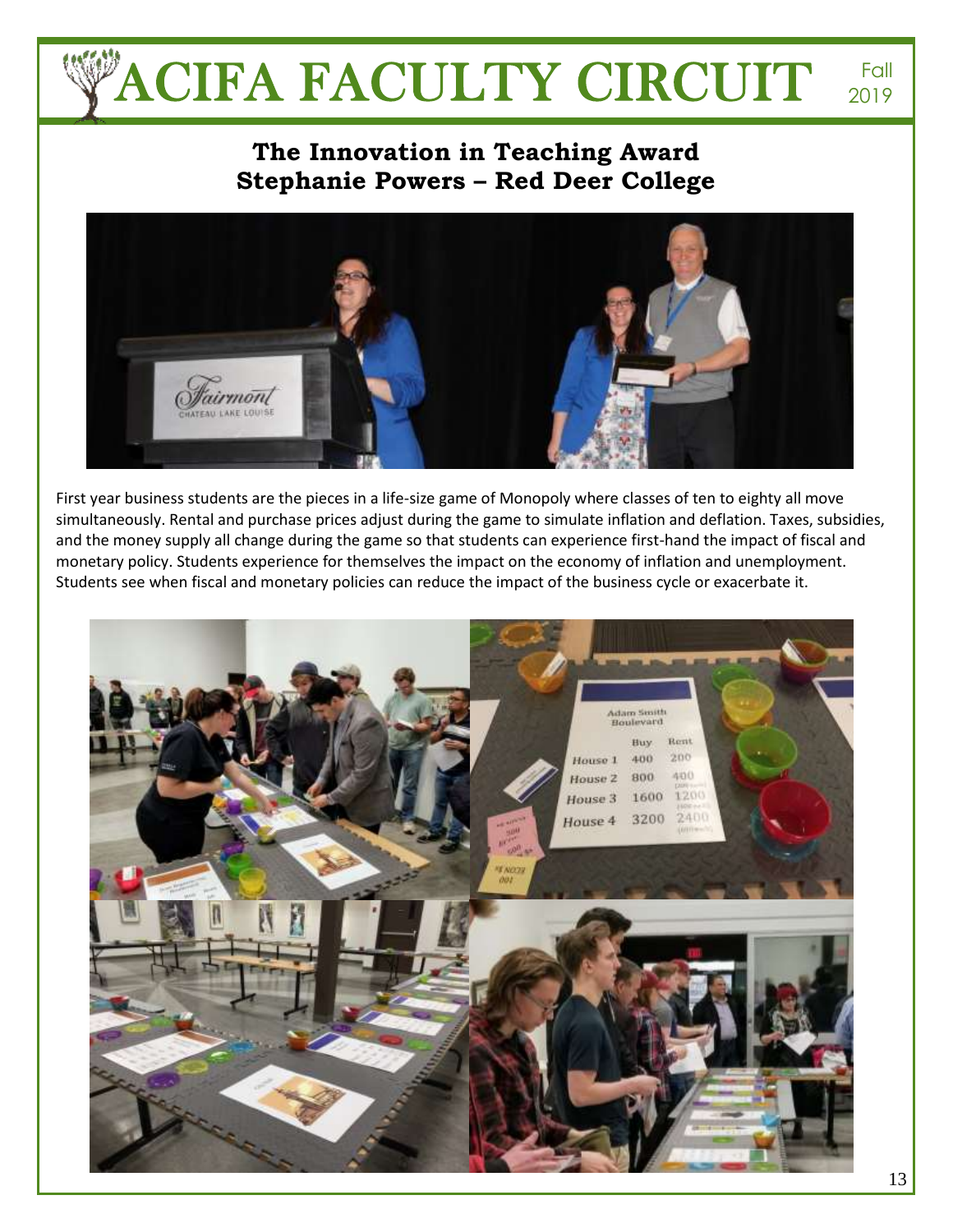### **The Scholarship of Teaching and Learning Award Shireen Bell – Red Deer College**



As a nurse educator, I constantly feel the tension of teaching in a field that is driven heavily by science and technology content yet attempts to integrate concepts of person-centred care. When I heard about Scripps's Opening Minds Through Art (OMA), an art program for seniors who have Alzheimer's or dementia-related illnesses with a focus on personhood, I was more than thrilled to partner with my local community members and use this opportunity as a learning experience for my nursing students. It was, however, a community-based research project, so my project was to ensure that while I wanted to see how effective this program was in fostering what I call essential, non-technical skills in my students, I also wanted to ensure my community partners were able to demonstrate the effectiveness of OMA for our local seniors. I worked with OMA facilitators Carlene Wagner and Helle Tees who ran the art program through a local seniors' living facility as a pilot program in Central Alberta. I had my eight students directly involved in one-on-one art sessions with our elder artists over a period of 10 weeks. The group of eight students provided me with qualitative insights through a weekly photo voice reflection on their experiences. They also helped me collect information from their elder artists using a special feedback form that informed us about their moods before and after each session. I also involved the larger course cohort of 88 for conducting a quantitative pre-test/post-test survey on attitudes towards dementia. Family members of the elder artists were also asked to provide feedback. A program end art show was held as part of OMA's social advocacy commitment and to raise money to replenish art supplies; students rocked it, and we raised enough money to fund two more art sessions! My community partners were happy that our results echoed other literature in showing the benefits of OMA for their elder artists and have since been advocating its use with other community sites. My results were strongly positive for showing statistically significant changes in students' ability to comfortably and meaningfully understand, work with, and value seniors with Alzheimer's and dementia-related illnesses; and, therefore, I continue to promote this experience as a valuable learning opportunity for post-secondary students. In fact, since our first pilot project, I am happy to report that other programs such as practical nurse, occupational assistants and social work students have also been using OMA as part of their learning experiences!

Once again, thank you most kindly for the receipt of the Scholarship of Teaching and Learning award! I am still truly grateful for receiving such a prestigious acknowledgement!

Kind regards, Shireen

**P.S. Here is a link to the video of our experience I made at the end of data collection phase! <https://www.youtube.com/watch?v=EhXzOs9pH7I&feature=youtu.be>**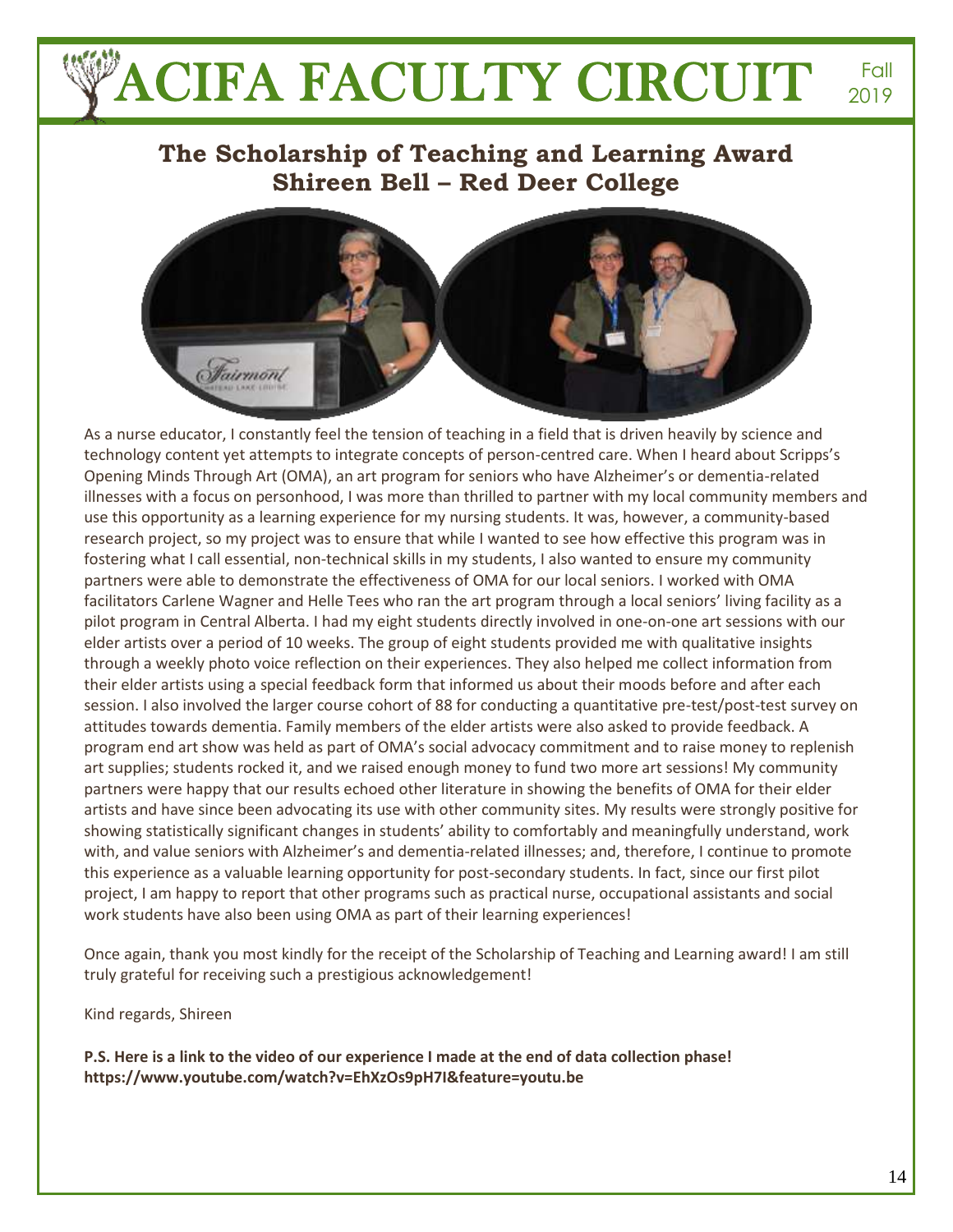# **ACIFA IMPORTANT DATES OF 2019/2020**

### **2019**

#### **September**

30 (Monday) Nominations for the ACIFA awards open

#### **October**

| 1 (Tuesday)   | 2020 Annual Conference Presentation Submissions Open |         |
|---------------|------------------------------------------------------|---------|
| 25 (Friday)   | <b>Executive Council Meeting</b>                     | Calgary |
| 26 (Saturday) | Presidents' Council Meeting                          | Calgary |

#### **December**

| 1 (Sunday)  | 2020 Annual Conference Presentation Submissions Close |
|-------------|-------------------------------------------------------|
| 20 (Friday) | <b>ACIFA Awards Nominations Deadline</b>              |

## **2020**

**January**

(Sunday to Tuesday)

| ,,,,,,,,,,       |                                           |                   |
|------------------|-------------------------------------------|-------------------|
| 24 (Friday)      | <b>Executive Council Meeting</b>          | Edmonton          |
| 25 (Saturday)    | <b>Negotiations Advisory Committee</b>    | Edmonton          |
| 25 (Saturday)    | <b>Professional Affairs Committee</b>     | Edmonton          |
| <b>March</b>     |                                           |                   |
| 13 (Friday)      | <b>Executive Council Meeting</b>          | Edmonton          |
| 14 (Saturday)    | Presidents' Council Meeting               | Edmonton          |
|                  | 2020 Annual Conference, Jasper Park Lodge |                   |
| May 10 (Sunday)  | Presidents' Council Meeting               | Jasper Park Lodge |
|                  | <b>Negotiations Advisory Committee</b>    | Jasper Park Lodge |
|                  | <b>Professional Affairs Committee</b>     | Jasper Park Lodge |
| May 12 (Tuesday) | <b>Annual General Meeting</b>             | Jasper Park Lodge |
| May 10-12        | <b>ACIFA Spring Conference</b>            | Jasper Park Lodge |

## **Future ACIFA Annual Conferences 2021 – 2024**

| 2021 May 9  | Hosted by Lethbridge College Faculty Association at Banff Springs Hotel |
|-------------|-------------------------------------------------------------------------|
| 2022 May 8  | Hosted by Lakeland College Faculty Association at Jasper Park Lodge     |
| 2023 May 7  | Hosted by Alberta University of the Arts Faculty Association at Chateau |
|             | <b>Lake Louise</b>                                                      |
| 2024 May 11 | Hosted by NAIT Academic Staff Association at Jasper Park Lodge          |